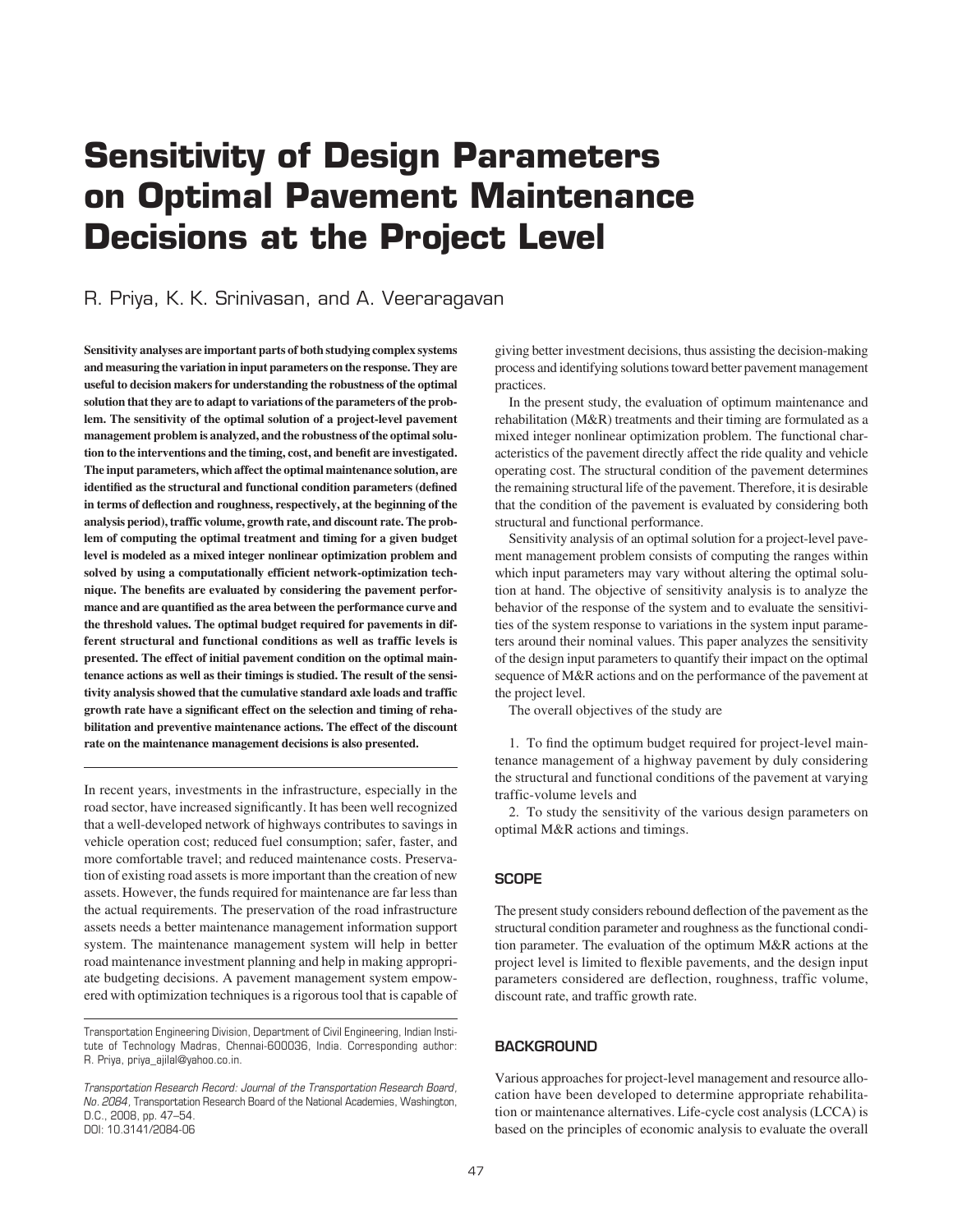long-term economic efficiency among competing alternative investment options. LCCAs based on deterministic (*1, 2*) performance prediction models have been developed by several researchers. Probabilistic models have been applied in flexible pavement design, the generation of preservation strategies, and in the evaluation of the lifecycle costs considering the inherent uncertainty in the input parameters (*3*). There are several limitations in the implementation of many existing LCCA models. One limitation is that all maintenance-related factors are to be transformed into equivalent monetary values. It is difficult to measure all the relevant impacts in terms of money. Therefore, in such cases where multiple constraints are to be considered, a priority-ranking method based on economic evaluation may not be effective.

Operation research and system methods provide a scientific basis for decision makers to allocate resources to maximize the benefit or minimize the cost, which ensures optimum solutions. While a number of different optimization techniques could be applied, the sequential nature of the problem (repeated applications of M&R actions over different periods) renders dynamic programming (*4, 5*) as one of the preferred approaches. Heuristic optimization techniques such as genetic algorithm (*6*) and policy improvement algorithm (*7*) are also used for optimizing M&R actions at the project level.

Most agencies formulate a project-level optimization problem that includes a minimum serviceability level so as to keep the pavement condition above this minimum level. It is apparent that this is not equivalent to pavement performance consideration, as many strategies with different overall pavement performance can be formulated to satisfy this requirement. Therefore there is a need for pavement performance consideration in the LCCA (*8*) from the point of view of both the highway agencies and road users. Available project-level optimization models consider either structural condition or functional condition in terms of their objective function to represent pavement condition, but not both simultaneously. Traditionally, highway maintenance and improvement programs have developed as two distinct programs with separate sets of objectives (*2, 4*). When a pavement section deteriorates beyond maintenance capacity, a rehabilitation action is applied. Much research has been conducted in the area of decision analysis on choice among pavement M&R activities (*9–12*). In most of the optimization models cited above, the deterioration of the pavement is modeled as a state-based model making use of Markov property. But this approach suffers from serious limitations. It does not explicitly capture the effect of various explanatory variables (*13*). The deterioration of the pavement depends not only on the current condition but also the maintenance history of the pavement.

In this paper a new approach to compute the optimal timing and type of M&R actions at the project level is developed to address many of the limitations of the existing models. The problem features and constraints are modeled through a suitably specified directed network and solved by using a constrained shortest-path algorithm. The important features of the proposed optimization problem are given below:

1. This model considers pavement performance in assessing the merits of M&R actions;

2. The dynamic nature of the performance of the pavement under assorted time-varying variables and sequence of maintenance treatments are also captured;

3. In the finite horizon optimization problem, the remaining life of the pavement is considered so as to take into account the extended life of the pavement due to the sequence of M&R actions;

4. Rehabilitation and preventive maintenance actions are integrated and optimized; and

5. All feasible combinations of strategies are considered that are generated endogenously in the model so that the solution is global optimum.

This methodology addresses several limitations of many pavement management models in practice. A sensitivity analysis was performed for various levels of input variables to study the effect of these variables on optimum cost, treatment, and timing of M&R actions obtained from this optimization problem.

## PROBLEM FORMULATION

Project-level management of M&R actions is a multistage decisionmaking problem. The entire analysis period can be divided into a number of stages (a 1-year duration is considered in the present study). At the beginning of each stage, a decision must be made regarding which M&R action is to be undertaken. The goal of the multistage decision-making problem is to select the optimum policy that results in maximum benefit for a given cost while ensuring predetermined performance standards during the analysis period.

The benefit is taken as the area between the realistic performance curves and the threshold values of the performance indicators over time. Since the strategies are not exogenously specified, the benefits are calculated for each stage following the sequence of actions, and the summation of these benefits over all the stages is the benefit due to a given strategy. Thus, the objective function is formulated to capture the dynamics of the problem as follows:

objective function

maximize 
$$
\sum_{n=1}^{N} \sum_{i=1}^{I_n} \sum_{k=1}^{K} \text{PVB}_n(i,k) X_{ink}
$$
 (1)

where

- $PVB_n(i, k)$  = the present value of benefit during the *n*th period corresponding to M&R action *k,* applied to the pavement in condition state *i,*
	- $i = 1, \ldots, I_n$ , *i* denotes the indicator for possible condition states in each stage *n,*
	- $n = 1, 2, \ldots, N$ , *n* denotes the number of stages of decision making, and
	- $k = 1, \ldots, K$ , *k* corresponds to a prespecified M&R action.

The decision variables *Xink* in the objective function are integer valued and correspond to M&R actions applied at the beginning of each period.  $X_{ink} = 1$ , if action *k* is applied at the *n*th period when the pavement is in the *i*th state;  $X_{ink} = 0$  otherwise.

The constraints are the budget constraint (discounted budget); the total cost of the chosen strategy should not exceed the budget available.

$$
\sum_{n=1}^{N} \sum_{i=1}^{I_n} \sum_{k=1}^{K} \text{PVC}_n(i,k) X_{ink} \le C \tag{2}
$$

where  $\text{PVC}_n(i, k)$  = present value of the (discounted) cost of M&R action *k* applied at the *n*th period to the pavement in the *i*th state, and  $C =$  total budget available in the analysis period.

There are two pavement performance constraints: the structural condition of the pavement is represented by rebound deflection values, and the functional condition is represented by the roughness values. For a strategy to be feasible, the maximum allowable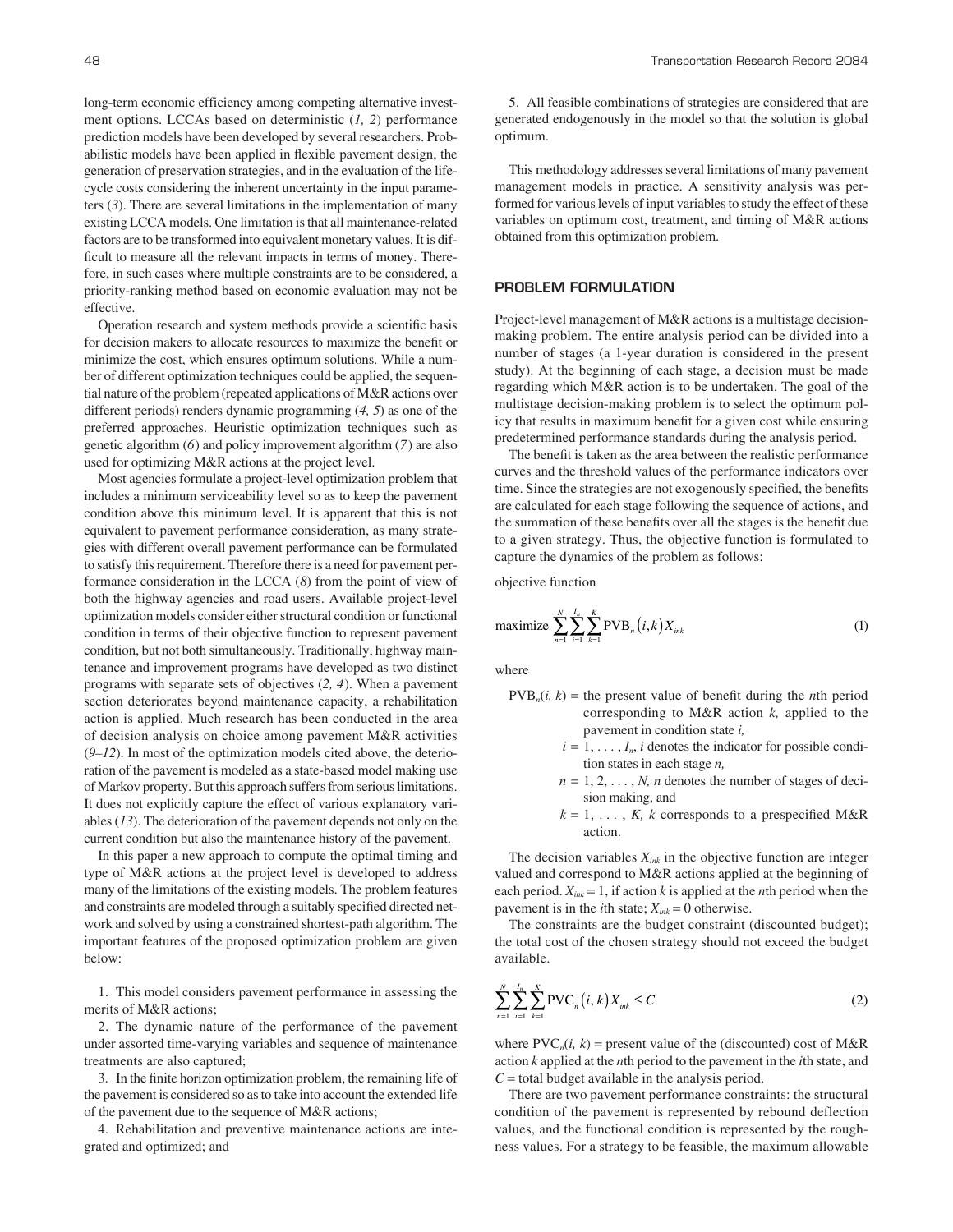values of deflection and roughness should not be exceeded in any year *n.*

$$
\sum_{k=1}^{K} \text{DEF}_{n}(i,k) X_{ink} \leq \text{TV}_{\text{DEF}} \qquad \forall n, \forall i
$$
 (3)

$$
\sum_{k=1}^{K} R_n(i,k) X_{ink} \leq TV_R \qquad \forall n, \forall i
$$
\n(4)

where  $DEF_n(i, k)$ ,  $R_n(i, k)$  = pavement condition states for deflection and roughness, respectively, and  $TV_{DEF}$ ,  $TV_R$  = maximum allowable (upper threshold) values for the above measures.

#### METHODOLOGY

The overall conceptual methodology is shown in Figure 1. The methodology consists of five key modules as follows:

- 1. Traffic module,
- 2. Performance module,
- 3. Benefit and cost computation module,
- 4. Network construction module, and
- 5. Optimization module.

These modules are briefly explained below.

## Traffic Module

In the traffic prediction module, the commercial traffic volume in the base year is considered (when the age of the pavement is zero) and predicted for the design period with a uniform traffic growth rate. The cumulative standard axle load repetitions are computed to predict the performance of the pavement during the design life.

#### Performance Module

The performance of the pavement depends on time-varying variables, namely, condition of the pavement, cumulative standard axle loads, age, and sequence of M&R actions. The deflection and roughness deterioration equations are evaluated for each action, and the condition of the pavement is computed every year. The long-term performance of flexible pavements can be determined by the magnitude of the transient deflection measured by using a Benkelman beam under a slow-moving load. To evaluate the structural condition  $D_t$  at time  $t$ of the pavement, the following deflection prediction model (*14*) is used:

$$
D_t = \text{idef} + \alpha \big(N_t \times \text{age}\big)^{\text{idef}} \tag{5}
$$

where

- idef = initial rebound deflection, mm;
- age = age of pavement at *t*th year;
- $\alpha$  = constant affecting deterioration ( $\alpha$  may vary across different levels of initial deflection); and
- $N_t$  = cumulative standard axle load repetitions, in millions, up to *t*th year.

The following generic progression equation, which has both linear and exponential terms of initial international roughness index (ETIRI), is used (*15*) to predict the functional condition:

$$
IRIt = 0.8484 \times IRI base + 0.2022 \times ETRI + 0.033 \times Nt
$$
 (6)

where

| $IRI_t =$ international roughness index (IRI) at time t.            |
|---------------------------------------------------------------------|
| IRIbase = initial roughness, that is, IRI in the base year when the |
| age of the pavement is zero, and                                    |
| ETIRI = IRIbase( $e^{0.0151 \times age}$ ).                         |

#### Benefit and Cost Computation Module

The benefit for each condition indicator (deflection, roughness) for a given period is computed by determining the area between the corresponding performance curve and its upper threshold value during that stage. This is obtained by integrating the ordinate difference between the performance measure and its upper threshold over the stage of interest. The areas above the deflection and roughness progression curve and below the upper threshold curve are computed during every stage, normalized, and added to get the overall yearly benefit. To the yearly benefit at the last stage, the salvage value is added by considering the extended life of the pavement due to the maintenance interventions. The present worth of future expenditure and benefit is computed by discounting the cost of M&R actions and the yearly overall benefits to the present year.

## Network Construction

In the network construction module, the problem is represented by using a directed network G that consists of a set of nodes and arcs. Each node in the network represents an initial condition state at a particular stage and corresponds to a unique history of prior maintenance actions. The arcs represent the possible M&R actions from each node. The discounted overall yearly benefit is considered as the arc length.

#### Optimization Module

In the optimization module, the longest path from source node (initial condition state) to sink node (final condition state) is found by using a reaching algorithm. The maximum weighted path gives the optimal maintenance strategy (actions and their timing) that maximizes the discounted benefit. This constrained problem is converted into an unconstrained problem by using the Lagrangian relaxation method.

#### Implementation

Figure 1 shows the connection between these modules. Forward star representation is used to represent the directed network. The first node, which represents the condition of the pavement at the beginning of the analysis period, is taken as the source node. From the nodes, arcs are generated that correspond to each M&R action. The information computed for each arc includes connectivity details, namely, head node, tail node, forward star, and backward star. In addition, empirical values that predict the performance of the pavement, such as initial traffic, age of the pavement, current action, year, initial deflection, and initial roughness (corresponding to tail node) are stored, and M&R actions are the inputs to predict the performance. If the deflection or roughness threshold value is exceeded, that node is dropped. For each arc, the benefits are calculated as explained in the benefit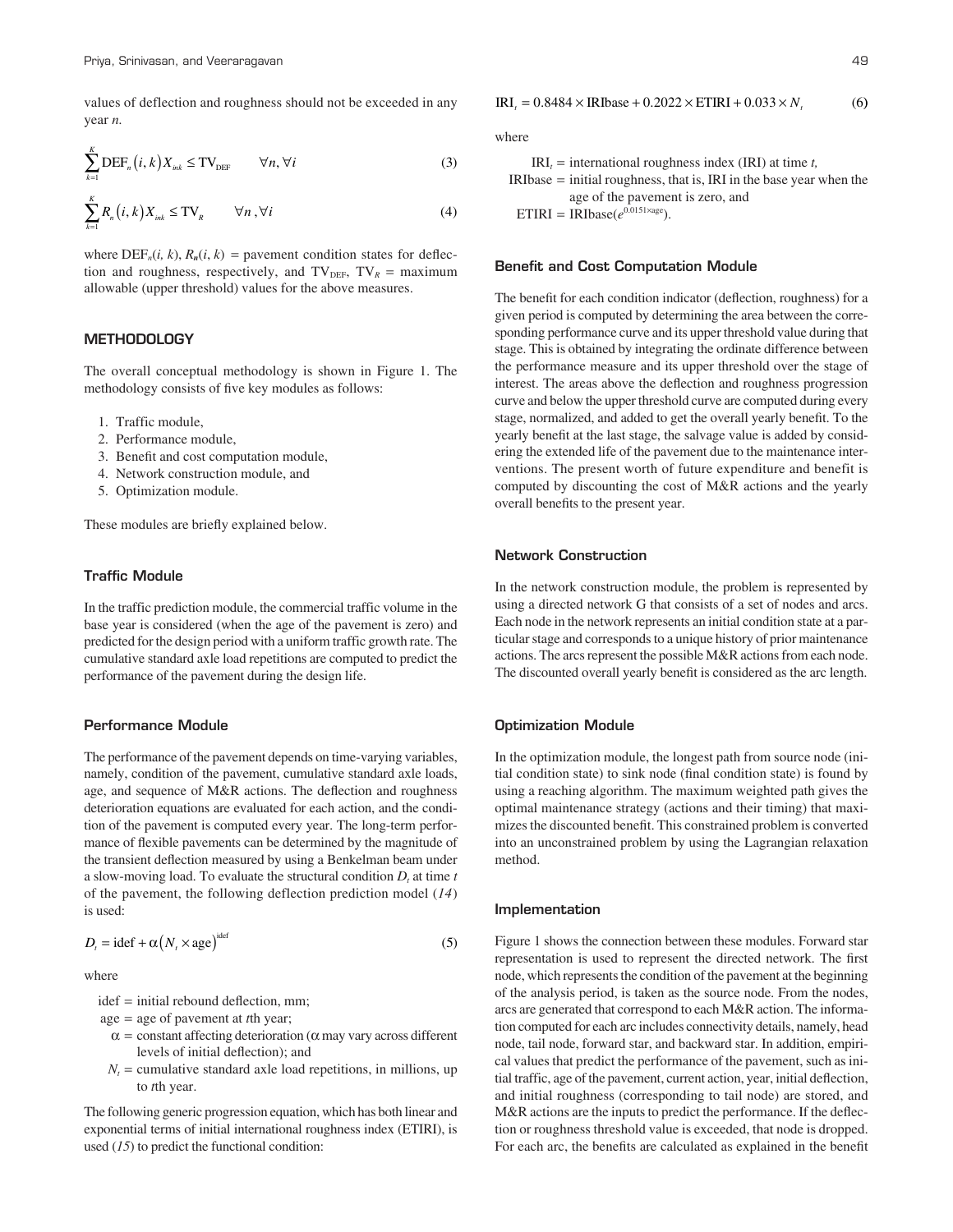

**FIGURE 1 Overall conceptual methodology.**

module, and the overall discounted and integrated benefit and discounted cost are calculated for each arc and stored in the arc list. Each path from source to sink in the network represents a unique sequence of M&R actions. Thus, the dynamic nature of this problem resulting from deterioration under time-varying variables and sequence of actions is captured.

The discounted benefit and cost are calculated for all nodes in the network. Thus, all feasible strategies that satisfy the constraints are endogenously generated. The constrained shortest-path algorithm solved by using the Lagrangian method is then used in optimization for a given budget level. The sequence of M&R actions corresponding to the longest path will be the optimum strategy. The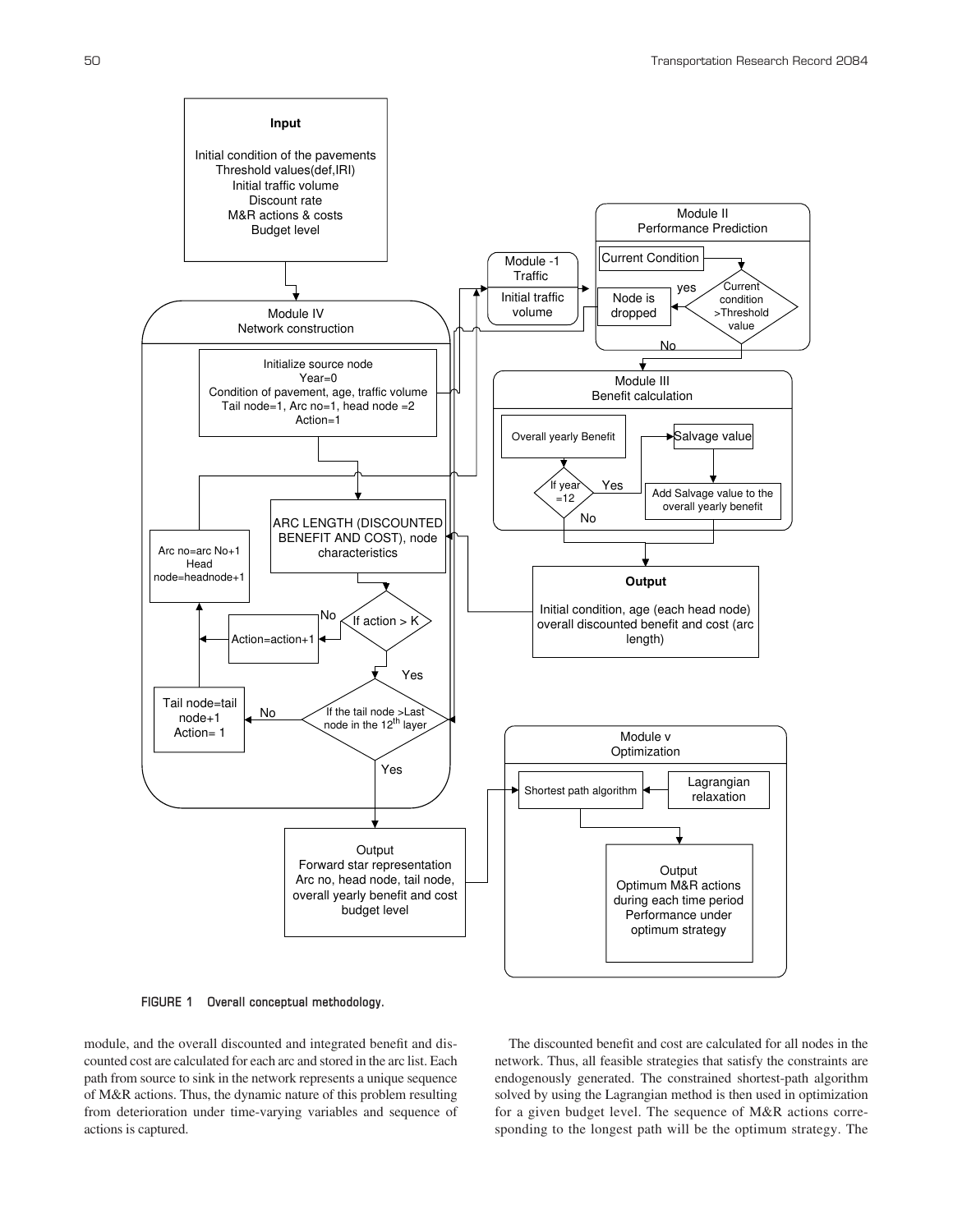| Budget Level,<br>Rs. (million)<br>(US\$ million) |   | Optimal Maintenance and Rehabilitation Actions in Each Year |   |               | Incremental |                |                 |    |                |    |                |    |         |                       |                        |
|--------------------------------------------------|---|-------------------------------------------------------------|---|---------------|-------------|----------------|-----------------|----|----------------|----|----------------|----|---------|-----------------------|------------------------|
|                                                  |   |                                                             | 3 | 4             | 5           | - 6            | $7\overline{ }$ | -8 | 9              | 10 |                | 12 | Benefit | Cost Rs.<br>(million) | Benefit-<br>Cost Ratio |
| 7.5(0.167)                                       | 6 |                                                             |   |               |             | $\overline{4}$ |                 |    |                |    | 5.             |    | 22.39   | 7.13                  | 0.43                   |
| 6.5(0.144)                                       | 6 |                                                             |   |               |             | $\overline{4}$ |                 |    |                |    | $\overline{4}$ | 6  | 22.02   | 6.28                  | 3.52                   |
| 5.5(0.122)                                       | 6 |                                                             |   | $\mathcal{R}$ |             |                | $2^{\circ}$     |    | $\overline{4}$ |    |                |    | 18.32   | 5.23                  | 3.15                   |
| 4.5(0.1)                                         | 6 |                                                             |   |               | 4           |                |                 |    | 3              |    |                | 4  | 15.44   | 4.31                  |                        |

**TABLE 1 Optimum Budget Level for Deflection 0.8 mm, IRI 3.4 m/km, and Traffic 3,000 cv/day**

cv = commercial traffic volume.

other output is the optimal M&R actions with their time of application and performance of the pavement corresponding to this optimum strategy.

#### Sensitivity Analysis

A sensitivity analysis is performed to determine the effect of various input variables on the optimal timing and type of treatment and the resultant benefit. The analysis is performed considering the following deflection and roughness levels:

• Deflection value of 0.4 mm and roughness, in terms of IRI, of 2.16, 3.4, and 4.6 m/km;

• Deflection value of 0.8 mm and IRI of 2.16, 3.4, 4.6, and 5.7 m/km; and

• Deflection value of 1.2 mm and IRI of 3.4, 4.6, and 5.7 m/km.

For all these combinations of deflection and roughness levels the analysis is performed for three levels of traffic [2,000, 3,000, and 4,000 commercial traffic volume per day (cv/day)] and four budget levels [Rs. 4.5 million, Rs. 5.5 million, Rs. 6.5 million, and Rs. 8.5 million (US\$1 = Rs. 45 in 2006)]. The analysis is also carried out for 4%, 6%, and 8% traffic growth rates. To study the effect of discount rates on the optimal strategy, the analysis is done for a 3%, 4%, and 5% discount rate.

In this analysis six M&R actions that include two rehabilitation actions and three preventive maintenance actions are considered. The maintenance options considered are do nothing (Action 1), crack sealing (Action 2), slurry seal (Action 3), surface dressing (Action 4), thin overlay (Action 5), and thick overlay (Action 6), for which the unit rate per 2 lane-km in million rupees are 0.05, 0.175, 0.245, 0.315, 1.6, and 3.2, respectively.

#### Optimum Budget Level

Considering four budget levels, Rs. 7.5 million, Rs. 6.5 million, Rs. 5.5 million, and Rs. 4.5 million, the optimum maintenance treatments and the timings and resultant benefits are computed. For an initial deflection value of 0.8 mm, IRI 3.4 m/km, and commercial vehicle volume of 3,000 cv/day, the incremental benefit-cost ratios are computed to arrive at the optimum budget required (Table 1). Both the discount rate and traffic growth rates are taken as 4%.

The incremental benefit–cost ratio is used to compare the strategies corresponding to different budget levels. For each strategy, the incremental benefit-cost ratio is computed by comparing the strategies with the next lower strategy as follows:

$$
bcratio_i = \frac{(benefit_i - benefit_j)}{(cost_i - cost_j)}
$$
(7)

where

- $bcratio<sub>i</sub>$  = the incremental benefit–cost ratio for strategy *i*,
- benefit<sub>*i*</sub> = the benefit corresponding to strategy *i*,
- $b$ enefit<sub>*i*</sub> = the benefit corresponding to the immediate lower strategy *j,*
	- $cost<sub>i</sub>$  = the cost corresponding to strategy *i*, and
	- $cost_i =$  the cost corresponding to strategy *j*.

When the budget level is increased from Rs. 4.5 million to Rs. 6.5 million, the benefit increases by 20%, but when it is further increased to Rs. 7.5 million the percentage increase in the benefit is only 1.7. The incremental benefit-cost ratio is maximum for budget level Rs. 6.5 million and is taken as the optimum budget level corresponding to the given pavement condition and traffic. For the optimum budget level, the allowable deflection and IRI values during the analysis period are 1 mm and 2.65 m/km, respectively.

Table 2 shows the optimum budget required for various levels of deflection, roughness, and traffic levels with a uniform traffic growth rate and a discount rate of 4%. The optimum budget levels are found to vary in the range of Rs. 3.5 million to Rs. 8.5 million when the deflection value ranges from 0.4 to 0.8 mm, the IRI value varies from 2.16 to 5.7 m/km, and traffic from 2,000 to 4,000 cv/day. When the initial deflection value is increased from 0.4 mm to 0.8 mm, keeping a constant roughness value of 3.42 m/km, the optimum budget is found to increase by 87%, 44%, and 54% when the initial commercial traffic volumes are 2,000, 3,000, and 4,000 cv/day, respectively. The optimum budget level is found to depend significantly on the structural condition of the pavement, namely, deflection and traffic rather than roughness. When traffic volume is less than 3,000 cv/day, the optimum budget is not found to vary significantly for a given condition of the pavement. When commercial traffic volume increases

**TABLE 2 Optimum Budget Level for Various Input Levels**

|                    |               | Optimum Cost in Rs. (million) |                |                |  |  |  |  |  |  |  |
|--------------------|---------------|-------------------------------|----------------|----------------|--|--|--|--|--|--|--|
| Deflection<br>(mm) | IRI<br>(m/km) | $2,000$ cv/day                | $3,000$ cv/day | $4,000$ cv/day |  |  |  |  |  |  |  |
| 0.4                | 2.16          | 3.5                           | 4.5            | 5.5            |  |  |  |  |  |  |  |
| 0.4                | 3.42          | 3.5                           | 4.5            | 5.5            |  |  |  |  |  |  |  |
| 0.4                | 4.62          | 5.5                           | 5.5            | 6.5            |  |  |  |  |  |  |  |
| 0.8                | 2.16          | 6.5                           | 6.5            | 8.5            |  |  |  |  |  |  |  |
| 0.8                | 3.42          | 6.5                           | 6.5            | 8.5            |  |  |  |  |  |  |  |
| 0.8                | 4.62          | 6.5                           | 6.5            | 8.5            |  |  |  |  |  |  |  |
| 0.8                | 5.78          | 6.5                           | 6.5            | 8.5            |  |  |  |  |  |  |  |
| 1.2                | 3.42          | 6.5                           | 8.5            | 8.5            |  |  |  |  |  |  |  |
| 1.2                | 4.62          | 8.5                           | 8.5            | 8.5            |  |  |  |  |  |  |  |
| 1.2                | 5.78          | 8.5                           | 8.5            | 8.5            |  |  |  |  |  |  |  |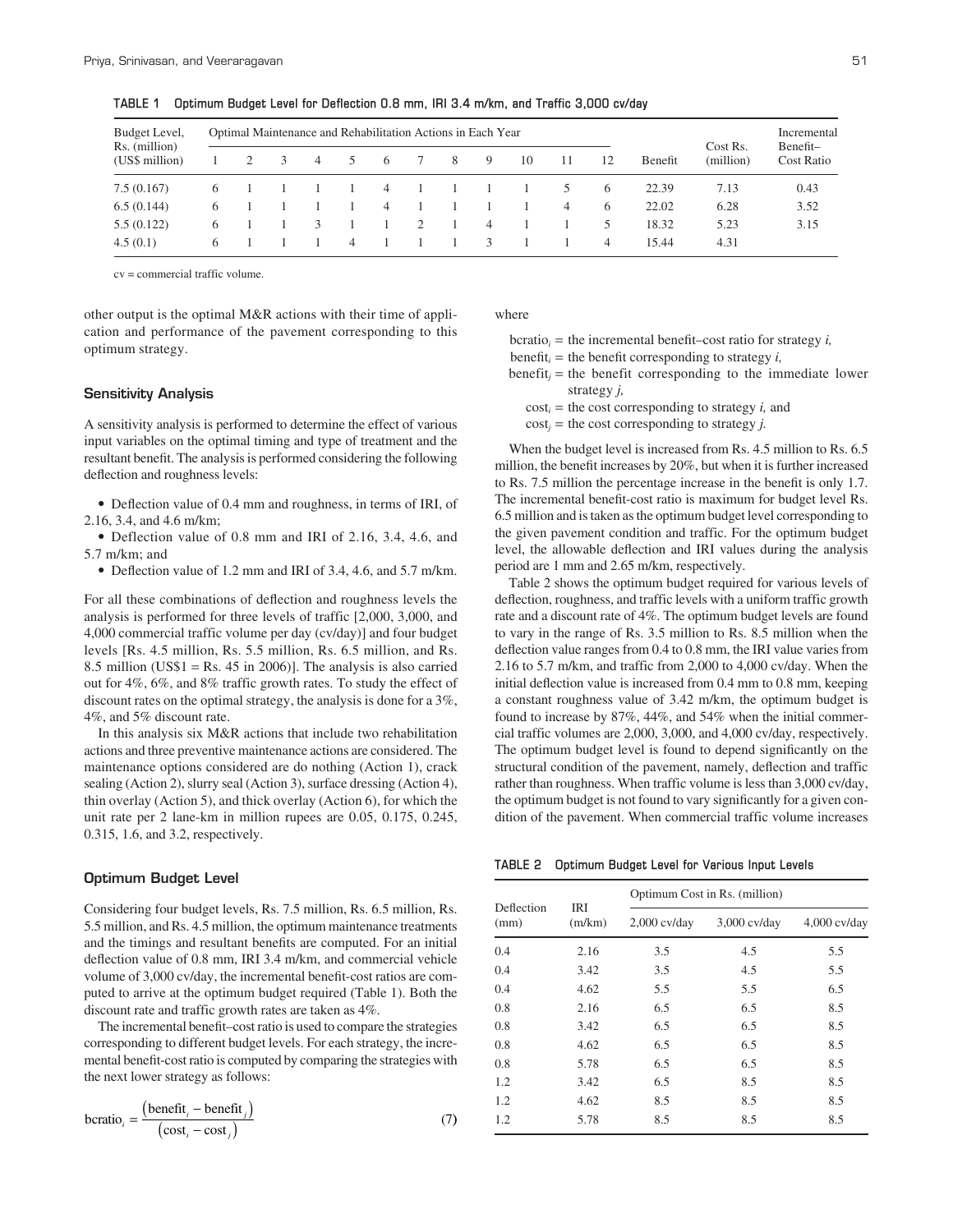| Deflection<br>(mm) |                | Optimal M&R Actions Each Year |                   |                |             |          |             |          |                |      |                |         |                       |
|--------------------|----------------|-------------------------------|-------------------|----------------|-------------|----------|-------------|----------|----------------|------|----------------|---------|-----------------------|
|                    |                | <sup>2</sup>                  | -3                |                | 4 5 6 7 8   |          |             | 9        | 10             | - 11 | 12             | Benefit | Cost Rs.<br>(million) |
| 0.4                | $\overline{4}$ | $\overline{4}$                | $\sim$ 1 $\sim$ 1 |                | 4 1 4 1 6 1 |          |             |          |                | 4    | - 6            | 22.58   | 6.20                  |
| 0.8                |                | 6 1                           |                   |                | $\sim$ 1    | 4 1 1    |             | $\sim$ 1 | $\overline{4}$ |      | -6             | 19.05   | 6.28                  |
| 1.2                | $5^{\circ}$    | - 6                           |                   | $\overline{4}$ |             | $\sim$ 1 | $4 \quad 3$ | $\sim$ 1 | $\overline{4}$ |      | $\overline{4}$ | 14.71   | 6.18                  |

**TABLE 3 Optimal M&R Treatments and Timings for Various Deflection Levels (IRI, 3.42 m/km; traffic, 3,000 cv/day; and budget, Rs. 6.5 million)**

from 3,000 to 4,000 cv/day, the optimum budget level is found to vary between 18% and 35%.

## Optimal M&R Treatments and Timings for Various Levels of Input Variables

Tables 3 through 5 show the effect of variation in deflection, roughness, and traffic volume, respectively, on the optimal timing and treatments for a budget of Rs. 6.5 million. The traffic growth rate and discount rate are assumed to be 4%. The permissible limits or upper threshold values for deflection and roughness are assumed to be 1.5 mm and 4.6 m/km, respectively.

## Optimal M&R Treatments and Timings for Various Deflection Levels

Table 3 shows the optimal timing and treatment for deflection values of 0.4, 0.8, and 1.2 mm with a roughness value of 3.24 m/km, traffic volume of 3,000 cv/day, and a budget of Rs. 6.5 million. For pavement with an initial deflection value of 0.4 mm, the optimum strategy requires two major rehabilitation actions in the 9th and 12th years and five preventive maintenance actions during an analysis period of 12 years. For a pavement with an initial deflection value of 0.8 mm, the optimum strategy requires two major rehabilitation actions in the 1st and 2nd years and two preventive maintenance actions in the 6th and 10th years. For a pavement with an initial deflection value of 1.2 mm, the optimum strategy requires two rehabilitation actions in the 1st and 2nd years and five preventive maintenance actions during the analysis period of 12 years (Table 3). For a particular budget of Rs. 6.5 million, the benefits are found to be less by 15% and 30% for pavements with initial deflection values of 0.8 and 1.2 mm, respectively, when compared with pavements with a deflection 0.4 mm. For pavements with higher values of deflection, more rehabilitation actions are needed during the analysis period. If the deflection value is low, then the rate of deterioration is also low. From the analysis, it can be inferred that the optimum benefit corresponding to optimum strategy is derived when the deflection and roughness values range between 1.04 mm to 1.2 mm and 2.43 m/km to 2.68 m/km, respectively.

## Optimal M&R Treatments and Timings for Various Roughness Levels

For a pavement with a deflection value of 0.8 mm and traffic volume of 3,000 cv/day, the analysis was carried out at four IRI levels (2.16, 3.42, 4.62, and 5.78 m/km). The optimum M&R actions and timings are shown in Table 4. No significant variation in the benefits is found with the variation in roughness values. Corresponding to roughness values of 2.16 and 3.42 m/km, the optimum strategy requires two major rehabilitation actions in the 1st and 12th years. For pavements with roughness values of 4.62 and 5.78 m/km, rehabilitation actions are required in the 2nd and 12th years. Even though pavement rough-

**TABLE 4 Optimal M&R Treatments and Timings for Various Roughness Levels (deflection, 0.8 mm; traffic, 3,000 cv/day; and budget, Rs. 6.5 million)**

| Roughness<br>(IRI in<br>$m/km$ ) |         | Optimal M&R Actions Each Year |   |                |              |              |                |                |                |                |                |    |         |                       |
|----------------------------------|---------|-------------------------------|---|----------------|--------------|--------------|----------------|----------------|----------------|----------------|----------------|----|---------|-----------------------|
|                                  |         | 2                             | 3 | $\overline{4}$ | 5            | 6            | 7              | 8              | 9              | 10             | 11             | 12 | Benefit | Cost Rs.<br>(million) |
| 2.16                             |         | 6                             |   |                | $\sim$ 1     | 4 1          |                | 1              | $\overline{2}$ | -1             | 4              | 6  | 19.03   | 6.24                  |
| 3.42                             | 6       |                               |   |                | $\mathbf{1}$ | $\sim$ 4     | $\frac{1}{2}$  | -1             | $\overline{1}$ | $\overline{4}$ |                | 6  | 18.96   | 6.28                  |
| 4.62                             | $2^{1}$ | 6                             |   |                | $\mathbf{1}$ | $\mathbf{1}$ | $\overline{4}$ | $\overline{1}$ |                | -1             | $\overline{4}$ | 6  | 17.92   | 6.27                  |
| 5.78                             | 4       | 6                             |   |                |              | $\mathbf{1}$ | $\overline{4}$ |                |                |                | $\overline{4}$ | 6  | 17.92   | 6.43                  |

**TABLE 5 Optimal M&R Treatments and Timings for Various Traffic Levels (deflection, 0.8 mm; IRI, 3.42 m/km; and budget, Rs. 6.5 million)**

| Traffic            |   | Optimal M&R Actions Each Year |    |                |                       |                |                |       |          |                |                |    |       |      |
|--------------------|---|-------------------------------|----|----------------|-----------------------|----------------|----------------|-------|----------|----------------|----------------|----|-------|------|
| Volume<br>(cv/day) |   |                               | 12 | Benefit        | Cost Rs.<br>(million) |                |                |       |          |                |                |    |       |      |
| 2,000              | 6 |                               |    |                | -1                    | $\overline{4}$ |                | 1 1 1 |          | -1             | $\overline{4}$ | 6  | 22.02 | 6.28 |
| 3,000              | 6 |                               |    |                |                       | $\overline{4}$ | $\overline{1}$ |       | $\sim$ 1 | $\overline{4}$ |                | 6  | 19.05 | 6.28 |
| 4.000              | 6 |                               |    | $\overline{4}$ |                       | -1             | $\overline{4}$ |       |          |                | .5             | 5. | 16.43 | 6.27 |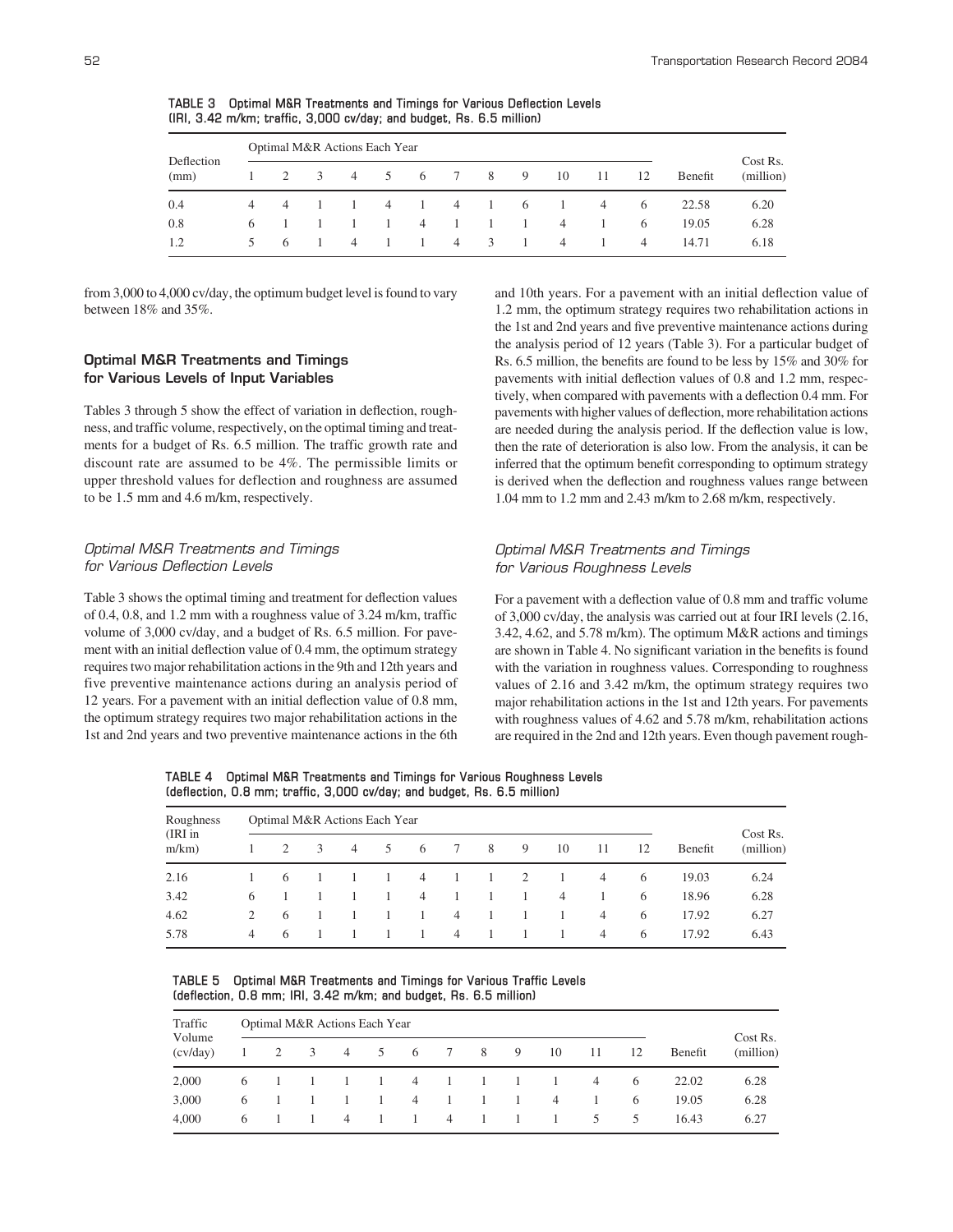**TABLE 6 Optimal M&R Treatments and Timings for Various Traffic Growth Rates (deflection, 0.8 mm; IRI, 3.42 m/km; traffic, 2,000 cv/day; and budget, Rs. 7.5 million)**

| Traffic        |             | Optimal M&R Actions Each Year |   |              |                |                |                |          |               |                         |    |    |         |  |  |  |
|----------------|-------------|-------------------------------|---|--------------|----------------|----------------|----------------|----------|---------------|-------------------------|----|----|---------|--|--|--|
| Growth<br>Rate | $1 \quad$   | 2                             | 3 |              |                | 4 5 6 7        |                | - 8      | 9             | - 10                    | 11 | 12 | Benefit |  |  |  |
| $4\%$          |             | 6 1 1                         |   |              |                |                |                |          | 1 1 4 1 1 1 1 |                         | -5 | -6 | 22.39   |  |  |  |
| 6%             | $\sim$      | $\sim$ 4                      |   | $\mathbf{1}$ | $\overline{1}$ | 1 1 4          |                |          | 6             | $\overline{\mathbf{3}}$ |    | 6  | 20.55   |  |  |  |
| 8%             | $5^{\circ}$ |                               |   |              | $\overline{1}$ | $\overline{4}$ | $\overline{1}$ | $\sim$ 1 | 6             | 4                       |    | 6  | 16.01   |  |  |  |

ness has less influence on the optimum cost, roughness is found to influence the timing of both the rehabilitation actions and the type and timing of preventive maintenance actions. The allowable values of roughness during the analysis period are found to vary from 2.42 to 2.82 m/km.

## Optimal M&R Treatments and Timings for Different Traffic Levels

The analysis was performed for traffic levels of 2,000, 3,000, and 4,000 cv/day with a pavement roughness value of 3.4m/km and deflection of 0.8 mm. The optimum M&R actions and timings are shown in Table 5. When traffic volume is increased from 2,000 to 3,000 cv/day, two major rehabilitation actions are needed in the 1st and 12th years. When the traffic level is 4,000 cv/day, more rehabilitation actions are required in the 1st, 11th, and 12th years, and two preventive maintenance actions are required in the 4th and 7th years. As the traffic volume increases, the time interval between the applications of rehabilitation actions decreases. The benefit decreases by 13% when the traffic volume increases from 2,000 to 3,000 cv/day and from 3,000 to 4,000 cv/day. Therefore, traffic volume has a significant role in treatment selection and timing, especially in the case of rehabilitation actions.

## Effect of Traffic Growth Rate on Optimal M&R Actions and Timing

Table 6 shows the optimal M&R strategies and timings corresponding to traffic growth rates of 4%, 6%, and 8%. A pavement with deflection of 0.8 mm, IRI of 3.42 m/km, and traffic level of 2,000 cv/day is considered. The sensitivity analysis was performed for a budget level of Rs. 7.5 million. When the traffic growth rate is increased from 4% to 8%, three rehabilitation actions are required in the optimal strategy. In the case of higher traffic growth rates, many major rehabilitation actions are required to keep the pavement in the desired condition during the analysis period. From Table 6 it can be seen that at higher traffic growth rates, more M&R actions are required toward the end of the analysis period. The timing and treatment type significantly depends on the traffic and its growth rate.

## Effect of Discount Rate on Optimal M&R Actions and Timing

Table 7 shows the effect of discount rates on the timing and selection of optimal strategies. The sensitivity analysis was performed with traffic growth rates of 3%, 4%, and 5%. The optimal strategy is computed with a deflection value of 1.2 mm, IRI at 3.42 m/km, and traffic at 3,000 cv/day with a budget level of Rs. 6.5 million. For a discount rate of 5%, a minor rehabilitation action is required in the 12th year when compared with other discount rates. A high discount rate makes it possible for more rehabilitation action at the end of the analysis period, as the discounted cost of the action is less. Even though the number of rehabilitation actions is more, the benefit is less as the discounted benefit will also be less due to high discount rates. Therefore, from Table 7 it can be inferred that the discounted benefit is maximum when the discount rate is 4%. Similarly, the discount rate influences the type of preventive maintenance treatments and timings. The optimal budget level is also influenced by the discount rate. When the discount rate is 3%, the optimum budget level required is Rs. 7.5 million, and for discount rates of 4% and 5%, the optimum budget level is Rs. 8.5 million.

## SUMMARY AND CONCLUSIONS

This paper presents the sensitivity of the optimal solution of projectlevel pavement management problems to the interventions and timing, cost, and benefit. The optimal solution identifies the sequence of preventive M&R actions and their timing, which maximize the total benefit subject to given budgetary and performance constraints. Since the benefit is considered as the area between the performance curve and the threshold values of the performance indicators, the benefit represents the condition of the pavement during the analysis

**TABLE 7 Optimal M&R Treatments and Timings for Various Discount Rates (deflection, 1.2 mm; IRI, 3.4 m/km; traffic, 3,000 cv/day; and budget, Rs. 6.5 million)**

|                  |    | Optimal M&R Actions Each Year for Budget Level Rs. 6.5 Million |   |                | Benefit<br>for | Optimum<br>Budget |                |                         |          |                             |    |    |                    |                           |
|------------------|----|----------------------------------------------------------------|---|----------------|----------------|-------------------|----------------|-------------------------|----------|-----------------------------|----|----|--------------------|---------------------------|
| Discount<br>Rate |    |                                                                | 3 | 4              | 5              | 6                 | 7              | 8                       | 9        | 10                          | 11 | 12 | Rs. 6.5<br>Million | Level in Rs.<br>(million) |
| 3%               | 5. | 6                                                              |   | $\overline{4}$ |                | $\sim$ 1          | $\overline{4}$ | $\overline{\mathbf{3}}$ | $\sim$ 1 | $\mathcal{D}_{\mathcal{L}}$ |    | 4  | 13.14              | 7.5                       |
| $4\%$            | 5. | 6                                                              |   | $\overline{4}$ |                |                   | $\overline{4}$ | 3                       |          | 4                           |    | 4  | 14.71              | 8.5                       |
| 5%               | 5. | 6                                                              |   |                |                | $\overline{4}$    |                |                         |          | 4                           |    | 5  | 12.62              | 8.5                       |